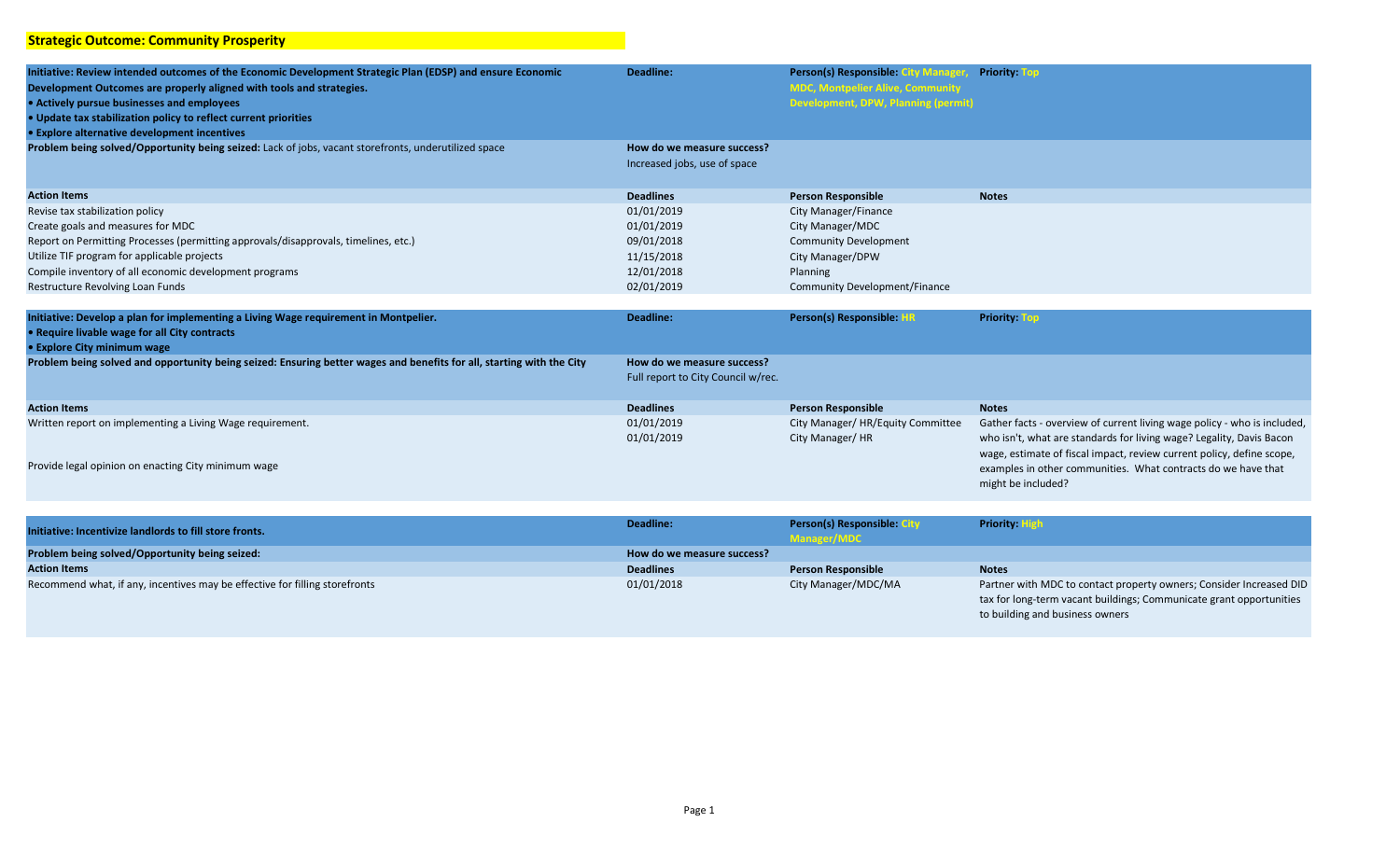## Strategic Outcome: Environmental Stewardship

| Initiative: Develop resilient designs and standards for addressing stormwater issues.<br>Problem being solved/Opportunity being seized: Resiliency, clean water, meeting legal standards, balanced budget | Deadline:<br>How do we measure success?<br>Phosphorus reduction, erosion<br>reduction, debris management,<br>compliance | <b>Person(s) Responsible: D</b><br>W. Tree<br><b>Board, Conservation Commission,</b><br><b>Finance, Planning</b> | <b>Priority:</b>                                                                                                                                                                                                                                                                                                                                                                                                                                                                                                                                                                                                                                                                                                        |
|-----------------------------------------------------------------------------------------------------------------------------------------------------------------------------------------------------------|-------------------------------------------------------------------------------------------------------------------------|------------------------------------------------------------------------------------------------------------------|-------------------------------------------------------------------------------------------------------------------------------------------------------------------------------------------------------------------------------------------------------------------------------------------------------------------------------------------------------------------------------------------------------------------------------------------------------------------------------------------------------------------------------------------------------------------------------------------------------------------------------------------------------------------------------------------------------------------------|
| <b>Action Items</b>                                                                                                                                                                                       | <b>Deadlines</b>                                                                                                        | <b>Person Responsible</b>                                                                                        | <b>Notes</b>                                                                                                                                                                                                                                                                                                                                                                                                                                                                                                                                                                                                                                                                                                            |
| Establish baseline (stormwater report)<br>Quantify funding needs and possible sources for specific projects                                                                                               | 11/01/2018<br>11/01/2018                                                                                                | <b>DPW</b><br>DPW/Finance                                                                                        | Include progress to date                                                                                                                                                                                                                                                                                                                                                                                                                                                                                                                                                                                                                                                                                                |
| Implement Municipal facility best practices                                                                                                                                                               | 12/01/2018                                                                                                              | DPW/Trees                                                                                                        | Explore private property solutions and public education<br>with Conservation Commission<br>Coordinate all CIP projects to improve existing stormwater<br>system where possible<br>Identify and repair damaged sewer lines to minimize<br>infiltration/exfiltration<br>Explore hydroponic storm water gardens in conjunction<br>with CSOs<br>Encourage prop. Owners to develop their own buffer<br>zones to minimize storm water runoff - even a 1 ft. strip of<br>grass helps<br>Maintain healthy trees in right-of-way and on city lands<br>helps mitigate stormwater/flood issues<br>green infrastructure, rain gardens, replace boards with<br>buffers (i.e. Blanchard lot could be a row of selective<br>trees)etc. |

|                                                                                                                                                    | Deadline:                  | Person(s) Responsible: DPW, MEAC,     | <b>Priority: Hi</b>                                        |
|----------------------------------------------------------------------------------------------------------------------------------------------------|----------------------------|---------------------------------------|------------------------------------------------------------|
| Initiative: Develop a comprehensive plan and strategy for achieving Net Zero goals.                                                                |                            | <b>Assessor, Finance, Parks/Trees</b> |                                                            |
| Problem being solved/Opportunity being seized: Reduce carbon footprint                                                                             | How do we measure success? |                                       |                                                            |
|                                                                                                                                                    | <b>Achieving Net Zero</b>  |                                       |                                                            |
| <b>Action Items</b>                                                                                                                                | <b>Deadlines</b>           | <b>Person Responsible</b>             | <b>Notes</b>                                               |
| Upgrade remaining street lights to LED (budget item)                                                                                               | 11/01/2018                 | <b>DPW</b>                            |                                                            |
| Update district heat summer operation by discontinuing or install solar hot water drainback system to supplement summer heating demand in DH loops | 01/01/2019                 | <b>DPW</b>                            | Discontinue or install solar hot water drainback system to |
|                                                                                                                                                    |                            |                                       | supplement summer heating demand in DH loops               |
|                                                                                                                                                    |                            |                                       |                                                            |
| Consider Net Zero fund to pay for projects through a benefit charge                                                                                | 11/01/2018                 | Council/Finance                       |                                                            |
| Use local ash trees being removed and hazard tree materials for use home heating and/or lumber uses.                                               | 12/01/2018                 | Parks/Trees                           | Establish location and system, ensure safety               |
| Install energy efficiency measures in our current buildings (windows, insulation, doors)                                                           | Begin immediately          | <b>Facilities</b>                     |                                                            |
| Ensure any new city facility or significant renovation meets Net Zero goals                                                                        | Begin immediately          | DPW/facilities                        |                                                            |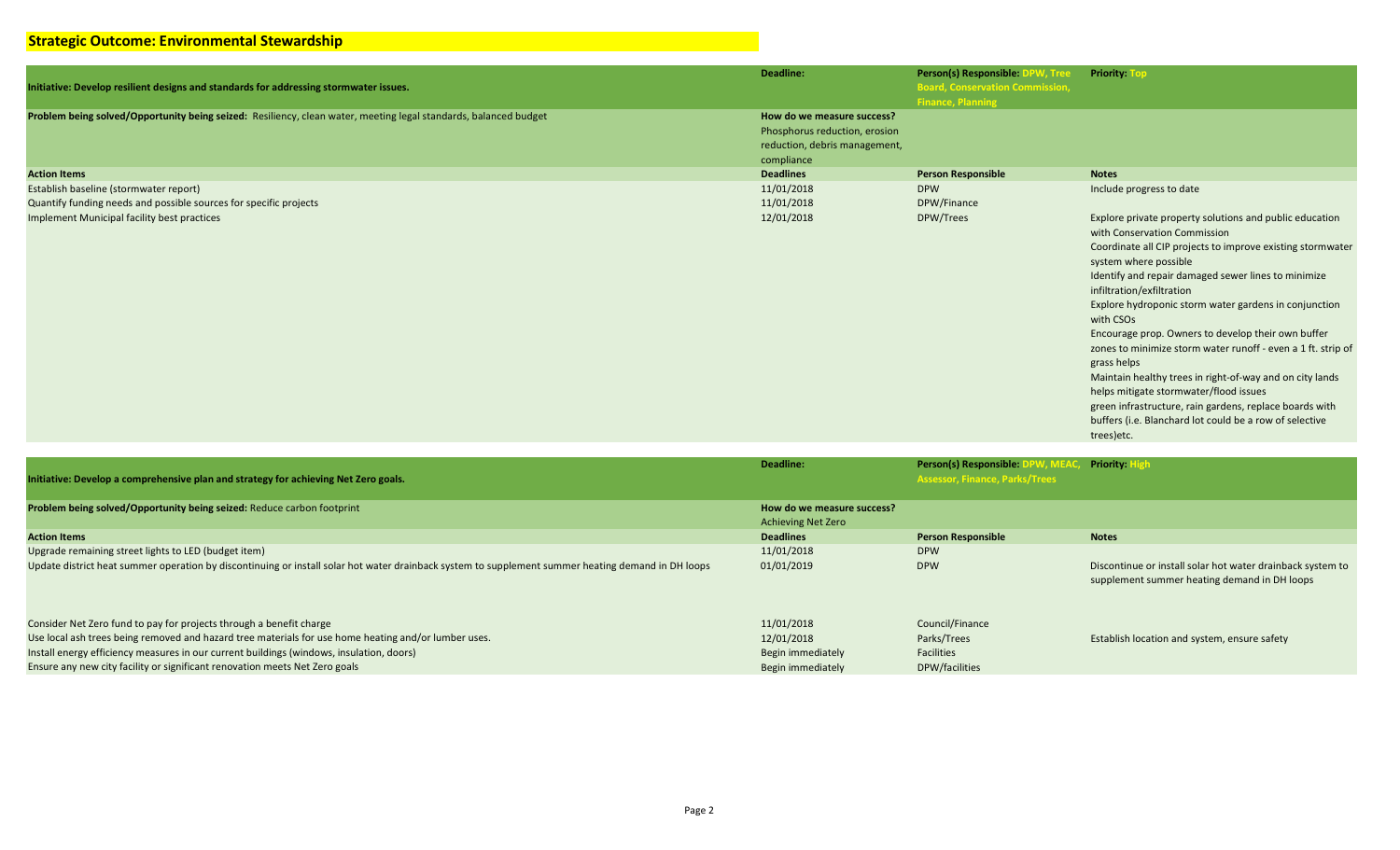#### Strategic Outcome: Environmental Stewardship Initiative: Ban plastic bags. Deadline: Person(s) Responsible: City Manager, Priority: High Planning, MBA, MDC, Conservation Commission, MEAC Problem being solved/Opportunity being seized: Too much plastic! Ruining the oceans and earth How do we measure success? Reduce in use of plastic bags in Montpelier Action Items Deadlines Person Responsible Notes Draft charter change (and possibly draft an ordinance) and the control of the control of the city Manager/CC/MEAC city Manager/CC/MEAC city Manager/CC/MEAC city Manager/CC/MEAC city Manager/CC/MEAC city Manager/CC/MEAC cit Make Decision whether to proceed 12/15/2018 Council Research the ban in other communities, hold public info. session, educate public, consider other single use plastics, seek grants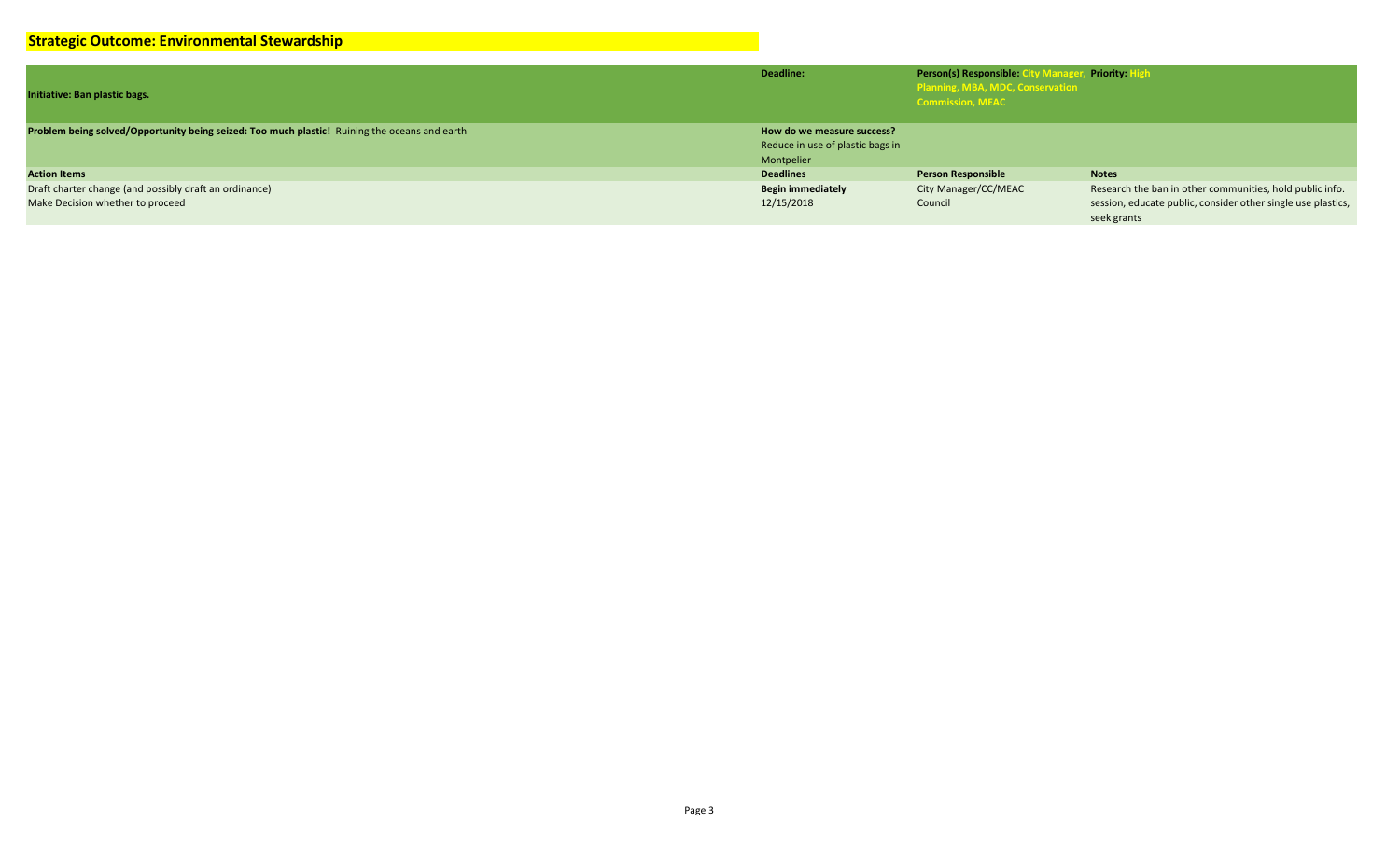# **Strategic Outcome: Inclusive, Equitable, and Welcoming Community**

| Initiative: Consider non-citizen voting charter change.                                       | Deadline:                  | <b>Person(s) Responsible: City Clerk</b> | <b>Priority: Top</b> |
|-----------------------------------------------------------------------------------------------|----------------------------|------------------------------------------|----------------------|
| Problem being solved/Opportunity being seized: Non-citizen residents want to be more involved | How do we measure success? |                                          |                      |
| <b>Action Items</b>                                                                           | <b>Deadlines</b>           | <b>Person Responsible</b>                | <b>Notes</b>         |
| <b>Conduct Informational meetings</b>                                                         | Immediate                  | <b>Clerk</b>                             |                      |
| Prepare report for public and council addressing key questions and answers                    | 09/01/2018                 | <b>Clerk</b>                             |                      |
| <b>Ballot petition (expected) certified</b>                                                   | 10/09/2018                 | Council                                  |                      |
|                                                                                               |                            |                                          |                      |

| Initiative: Make tenant rights more apparent. Clearinghouse with info on who to call and what is not ok.          | Deadline:                  | Person(s) Responsible: City Manager, Priority: High<br><b>CS, Planning (building inspector,</b><br>permit) |                                                                                                                                             |
|-------------------------------------------------------------------------------------------------------------------|----------------------------|------------------------------------------------------------------------------------------------------------|---------------------------------------------------------------------------------------------------------------------------------------------|
| Problem being solved/Opportunity being seized: Complaints from tenants regarding unsafe/insecure housing; tenants | How do we measure success? |                                                                                                            |                                                                                                                                             |
| unsure of rights                                                                                                  |                            |                                                                                                            |                                                                                                                                             |
| <b>Action Items</b>                                                                                               | <b>Deadlines</b>           | <b>Person Responsible</b>                                                                                  | <b>Notes</b>                                                                                                                                |
| Post resources on website for renters and landlords                                                               | 09/01/2018                 | <b>City Manager/CS/ Planning</b>                                                                           | Clearly identify areas of city responsibility and<br>city role. Provide links to State handbook,<br>housing partners, CVOEO housing manual. |
| Have hard copies of manuals available for renter and landlords                                                    | 09/01/2018                 | City Manager/CS/ Planning                                                                                  |                                                                                                                                             |
| Conduct public outreach when resources are available                                                              | 09/01/2018                 | <b>City Manager/CS/ Planning</b>                                                                           | Social media, press release, non-profits, place in<br>businesses, Welcome to Montpelier packets                                             |

| Initiative: Establish a racial and social justice committee, host racial and social justice workshops. | Deadline:                  | <b>Person(s) Responsible: Community Priority: Other</b><br><b>Services</b> |              |
|--------------------------------------------------------------------------------------------------------|----------------------------|----------------------------------------------------------------------------|--------------|
| Problem being solved/Opportunity being seized:                                                         | How do we measure success? |                                                                            |              |
| <b>Action Items</b>                                                                                    | <b>Deadlines</b>           | <b>Person Responsible</b>                                                  | <b>Notes</b> |
| Establish charge for committee and appoint members. Invite school participation?                       | 08/15/2018                 | Council                                                                    |              |
| <b>Provide summary of current demographics</b>                                                         | 08/15/2018                 | <b>City Manager</b>                                                        |              |
| Conduct community workshops if desired by Equity Committee and approved by Council                     | As approved by Council     | Committee                                                                  |              |

| Initiative: Get wayfinding signs done - make it easy to find what we have.<br>. Wayfinding signs and apps implementation                                                                                                    | <b>Deadline:</b>           | <b>Person(s) Responsible: DPW,</b><br><b>Montpelier Alive</b> | <b>Priority: Other</b>                                                                                                |
|-----------------------------------------------------------------------------------------------------------------------------------------------------------------------------------------------------------------------------|----------------------------|---------------------------------------------------------------|-----------------------------------------------------------------------------------------------------------------------|
| Problem being solved/Opportunity being seized: Improve pedestrian environment, solving navigational challenges (peds,<br>bikes and vehicles), strengthening attraction information, promoting our City sites and businesses | How do we measure success? |                                                               |                                                                                                                       |
| <b>Action Items</b>                                                                                                                                                                                                         | <b>Deadlines</b>           | <b>Person Responsible</b>                                     | <b>Notes</b>                                                                                                          |
| Approve plan                                                                                                                                                                                                                | 03/01/2019                 | DPW/Montpelier Alive/Council                                  | Obtain State approval of plan<br>Obtain local approval of plan<br>Secure funding source(s)<br>Implementation schedule |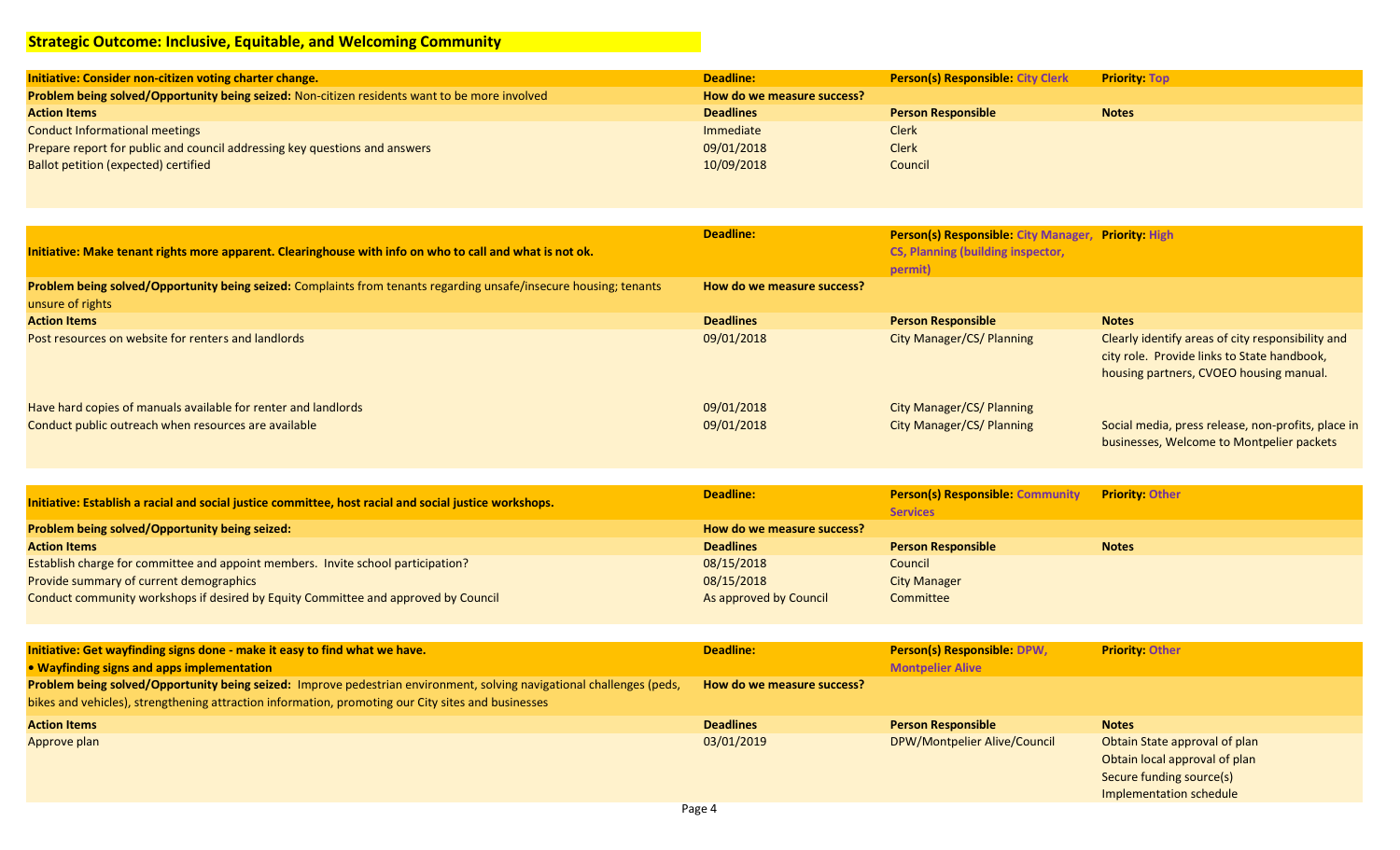# Strategic Outcome: Sustainable Infrastructure

|                                                                                          | <b>Person(s) Responsible:</b> |                           |                                                           |
|------------------------------------------------------------------------------------------|-------------------------------|---------------------------|-----------------------------------------------------------|
| <b>Initiative: Complete streets.</b>                                                     | Deadline:                     | / Planning                | <b>Priority: T</b>                                        |
| Problem being solved/Opportunity being seized: comply with state law & community desire, | How do we measure success? %  |                           |                                                           |
| consider all modes of transportation equally                                             | of streets matching           |                           |                                                           |
|                                                                                          | recommendation                |                           |                                                           |
| <b>Action Items</b>                                                                      | <b>Deadlines</b>              | <b>Person Responsible</b> | <b>Notes</b>                                              |
| Present Complete Streets Plan, get approval                                              | 12/01/2018                    | DPW, Planning             | Prioritize plan for all streets                           |
| Recommend potential funding sources                                                      | 12/01/2018                    | Finance                   | Identify, plan and report on maintenance implications     |
| <b>Present implementation schedule</b>                                                   | 12/01/2018                    | <b>DPW</b>                | Stand alone or coordinated projects                       |
|                                                                                          |                               |                           | Include projects as part of CIP and planning improvements |

| Initiative: Water Resources Recovery Facility (WRRF) plan for future bonding (Phase 1)     | <b>Deadline:</b>                | <b>Person(s) Responsible: D</b> | <b>Priority:</b> |
|--------------------------------------------------------------------------------------------|---------------------------------|---------------------------------|------------------|
| Problem being solved/Opportunity being seized: Aging infrastructure, phosphorus management |                                 |                                 |                  |
| & potential for lost revenue/ Organics to Energy & Net Zero                                | How do we measure success?      |                                 |                  |
|                                                                                            | Project scope decision, project |                                 |                  |
|                                                                                            | development and completion      |                                 |                  |
| <b>Action Items</b>                                                                        | <b>Deadlines</b>                | <b>Person Responsible</b>       | <b>Notes</b>     |
| Bond decision in Sept.                                                                     | 08/22/2018                      | DPW/Finance/Council             |                  |
| Explore and report on all generation opportunities (including energy partners)             | 08/22/2018                      | DPW/MEAC                        |                  |

| Initiative: Address deferred maintenance to achieve steady state for municipal infrastructure. | Deadline:                        | <b>Person(s) Responsible:</b> | <b>Priority:</b>                                                |
|------------------------------------------------------------------------------------------------|----------------------------------|-------------------------------|-----------------------------------------------------------------|
| Problem being solved/Opportunity being seized: Substandard street PCI, undersized and          | How do we measure success?       |                               |                                                                 |
| outdated water mains, outdated and failing storm and sewer systems, CSO compliance             | Continue to make steady progress |                               |                                                                 |
|                                                                                                | with no further deferment. 70    |                               |                                                                 |
|                                                                                                | <b>PCI</b>                       |                               |                                                                 |
| <b>Action Items</b>                                                                            | <b>Deadlines</b>                 | <b>Person Responsible</b>     | <b>Notes</b>                                                    |
| Report on PCI targets as to meeting minimum standards (budget work)                            | 11/01/2018                       | <b>DPW</b>                    |                                                                 |
| Conduct annual projects based on water and sewer master plan                                   | On-going                         | <b>DPW</b>                    |                                                                 |
| Fund and comply with long term control plan for CSO elimination                                | On-going                         | <b>DPW</b>                    | Address storm and sewer interconnections                        |
|                                                                                                |                                  |                               | Address deferred maintenance of City Buildings (City Hall roof, |
|                                                                                                |                                  | <b>DPW</b>                    | <b>Public Works Garage)</b>                                     |
|                                                                                                |                                  | DPW/Buildings                 | Disconnect Roof Drains (CDO): Develop plan and funding strategy |
|                                                                                                |                                  | <b>DPW</b>                    | Regularly publicize results                                     |
|                                                                                                |                                  | <b>DPW</b>                    |                                                                 |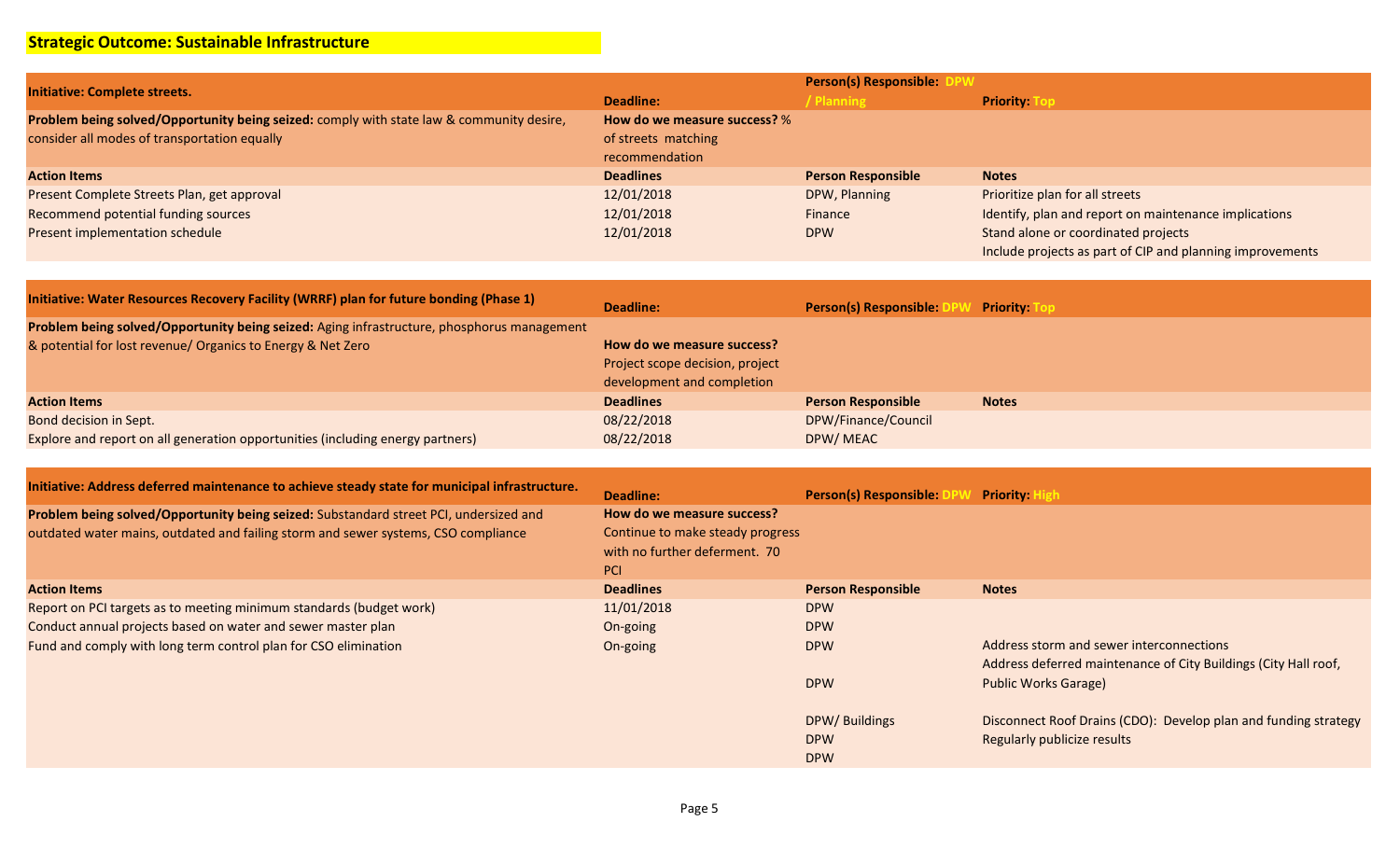# Strategic Outcome: Sustainable Infrastructure

| Initiative: Work with State and Rail to plan for a commuter rail.                           |                            | <b>Person(s) Responsible:</b> |                                                  |  |  |
|---------------------------------------------------------------------------------------------|----------------------------|-------------------------------|--------------------------------------------------|--|--|
|                                                                                             | Deadline:                  | <b>Planning</b>               | <b>Priority: Other</b>                           |  |  |
| Problem being solved/Opportunity being seized: Finding potential alternative transportation |                            |                               |                                                  |  |  |
| options, reducing downtown parking demand                                                   | How do we measure success? |                               |                                                  |  |  |
| <b>Action Items</b>                                                                         | <b>Deadlines</b>           | <b>Person Responsible</b>     | <b>Notes</b>                                     |  |  |
| Apply for funding to investigate feasibility of commuter rail                               | Immediate                  | <b>Community Development</b>  | If successful hire consultant to develop report. |  |  |

| Initiative: Prioritize non-fossil fuel-based vehicles in equipment plan.                                                               |                                                                 | <b>Person(s) Responsible: D</b><br><b>MPD, Parks (depts with</b><br>alternative vehicle options), |                                                      |
|----------------------------------------------------------------------------------------------------------------------------------------|-----------------------------------------------------------------|---------------------------------------------------------------------------------------------------|------------------------------------------------------|
|                                                                                                                                        | Deadline:                                                       | <b>Finance</b>                                                                                    | <b>Priority: Other</b>                               |
| Problem being solved/Opportunity being seized: Hedge City from volatile fuel market, reduce<br>environmental impact from CO2 emissions | How do we measure success?<br>Fleet conversion as possible with |                                                                                                   |                                                      |
| little to no impact on                                                                                                                 |                                                                 |                                                                                                   |                                                      |
|                                                                                                                                        | performance or fleet service                                    |                                                                                                   |                                                      |
| <b>Action Items</b>                                                                                                                    | <b>Deadlines</b>                                                | <b>Person Responsible</b>                                                                         | <b>Notes</b>                                         |
| Evaluate compatible fuel match for existing fleet (budget)                                                                             | 01/01/2019                                                      | DPW/PD/FD                                                                                         | Conduct research (available alternatives, pros/cons) |
| Determine cost and explore funding options (budget)                                                                                    | 01/01/2019                                                      | DPW/PD/FD                                                                                         |                                                      |
| Implementation schedule (full or partial fleet) (budget)                                                                               | 01/01/2019                                                      | <b>City Manager/Finance</b>                                                                       |                                                      |
| Seek grants for EV charging stations on city property                                                                                  | 08/01/2018                                                      | Finance/Comm. Devel.                                                                              |                                                      |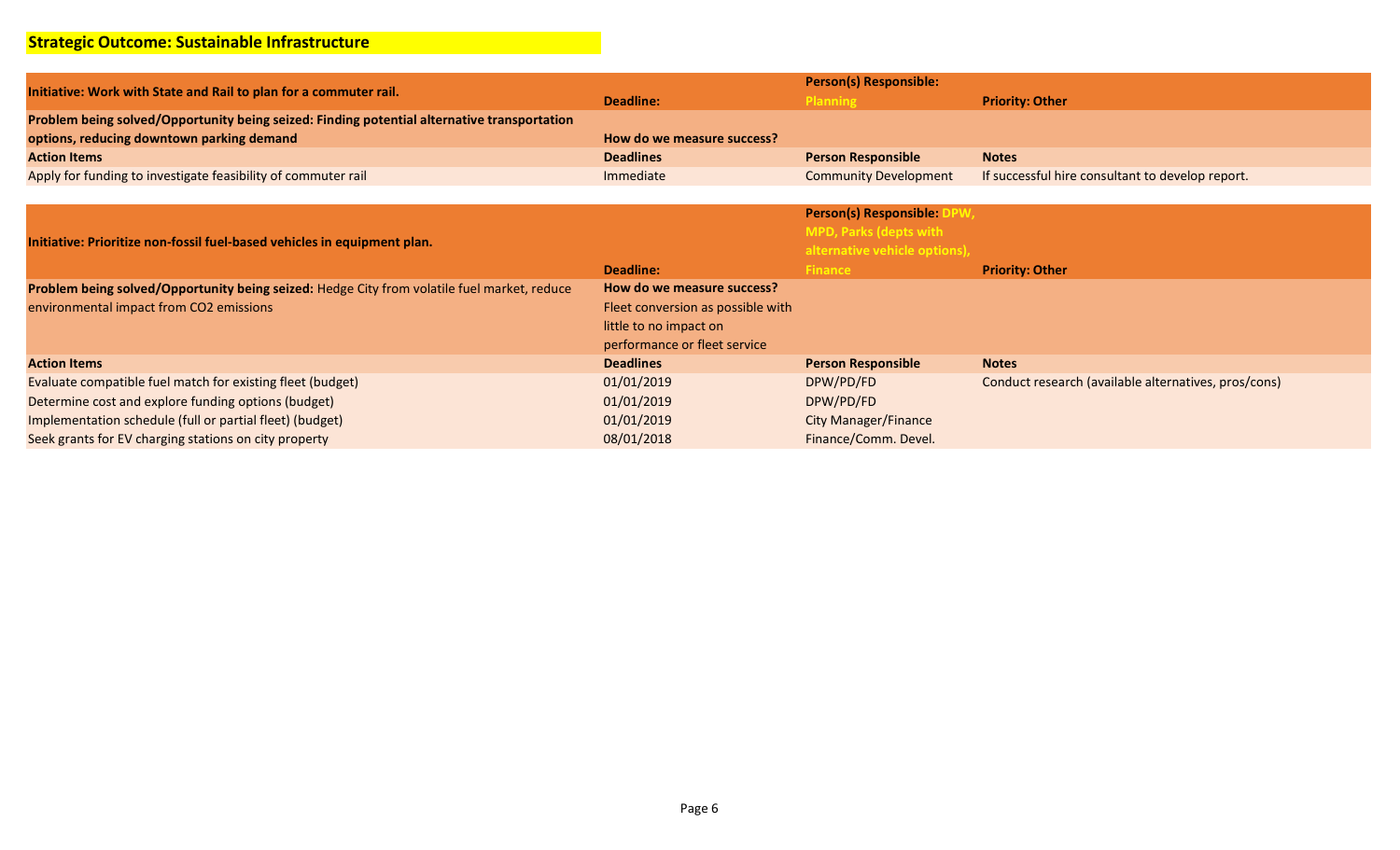## Strategic Outcome: Thoughtfully Planned Built Environment

| Initiative: Increase park land and recreational play areas throughout the City.                   | Deadline:                       | <b>Person(s) Responsible:</b> | <b>Priority:</b>                                           |  |
|---------------------------------------------------------------------------------------------------|---------------------------------|-------------------------------|------------------------------------------------------------|--|
| • Have a park/playground south of the river                                                       |                                 |                               |                                                            |  |
| • Increase park area                                                                              |                                 |                               |                                                            |  |
| • Expand parks throughout the City – family play areas                                            |                                 |                               |                                                            |  |
| Problem being solved/Opportunity being seized: Unequal access to parks throughout city.           | How do we measure success?      |                               |                                                            |  |
|                                                                                                   | Park within 10 minute walk from |                               |                                                            |  |
|                                                                                                   | each neighborhood               |                               |                                                            |  |
| <b>Action Items</b>                                                                               | <b>Deadlines</b>                | <b>Person Responsible</b>     | <b>Notes</b>                                               |  |
| Create Official Map                                                                               | 12/01/2018                      | CS, Planning (Official M)     | Seek funding to implement Green Print                      |  |
| Develop plan to improve existing riverfront access from gateway, MHS, bike path, rec. field, etc. | 01/01/2019                      | <b>CS</b>                     | Explore a municipal current use tax or recreation discount |  |
| Complete feasibility study of 55 Barre and potential Community Center; improved indoor play areas | 10/01/2018                      | <b>CS</b>                     |                                                            |  |
|                                                                                                   |                                 | Finance                       |                                                            |  |

| Initiative: Shared use path construction.                                                             | Deadline:                  | <b>Person(s) Responsible:</b> | <b>Priority:</b>                                                     |  |
|-------------------------------------------------------------------------------------------------------|----------------------------|-------------------------------|----------------------------------------------------------------------|--|
| Problem being solved/Opportunity being seized: Improving recreational and transportation alternatives | How do we measure success? |                               |                                                                      |  |
|                                                                                                       | Construction completion,   |                               |                                                                      |  |
|                                                                                                       | connectivity, econ. dev.   |                               |                                                                      |  |
| <b>Action Items</b>                                                                                   | <b>Deadlines</b>           | <b>Person Responsible</b>     | <b>Notes</b>                                                         |  |
| Award construction contract                                                                           | Immediate                  | <b>DPW</b>                    | Identify future maint. Needs and costs; promote use and river access |  |
| Manage project                                                                                        | Immediate                  | <b>DPW</b>                    | opportunities; identify future enhancements/amenities                |  |
|                                                                                                       |                            |                               |                                                                      |  |

| <b>Initiative: Barre-Main Corridor Study.</b>                                         | Deadline:                  | Person(s) Responsible:    | <b>Priority:</b>                                                                                                 |
|---------------------------------------------------------------------------------------|----------------------------|---------------------------|------------------------------------------------------------------------------------------------------------------|
| Problem being solved/Opportunity being seized: Safety, congestion, incomplete street. | How do we measure success? |                           |                                                                                                                  |
|                                                                                       | Completion of study        |                           |                                                                                                                  |
| <b>Action Items</b>                                                                   | <b>Deadlines</b>           | <b>Person Responsible</b> | <b>Notes</b>                                                                                                     |
| Receive study                                                                         | 12/01/2018                 | <b>DPW</b>                | Explore funding                                                                                                  |
| Provide plan for implementation                                                       | 03/01/2019                 | <b>DPW</b>                | Receive alternative designs & present them to the public                                                         |
|                                                                                       |                            |                           | Receive final study with short term and long term recommendations                                                |
|                                                                                       |                            |                           | Identify and possibly implement temporary demonstration projects which<br>reflect aspects of alternative designs |
|                                                                                       |                            |                           | Fund storm water operational permit fee and inspection                                                           |
|                                                                                       |                            |                           | Conduct public hearing                                                                                           |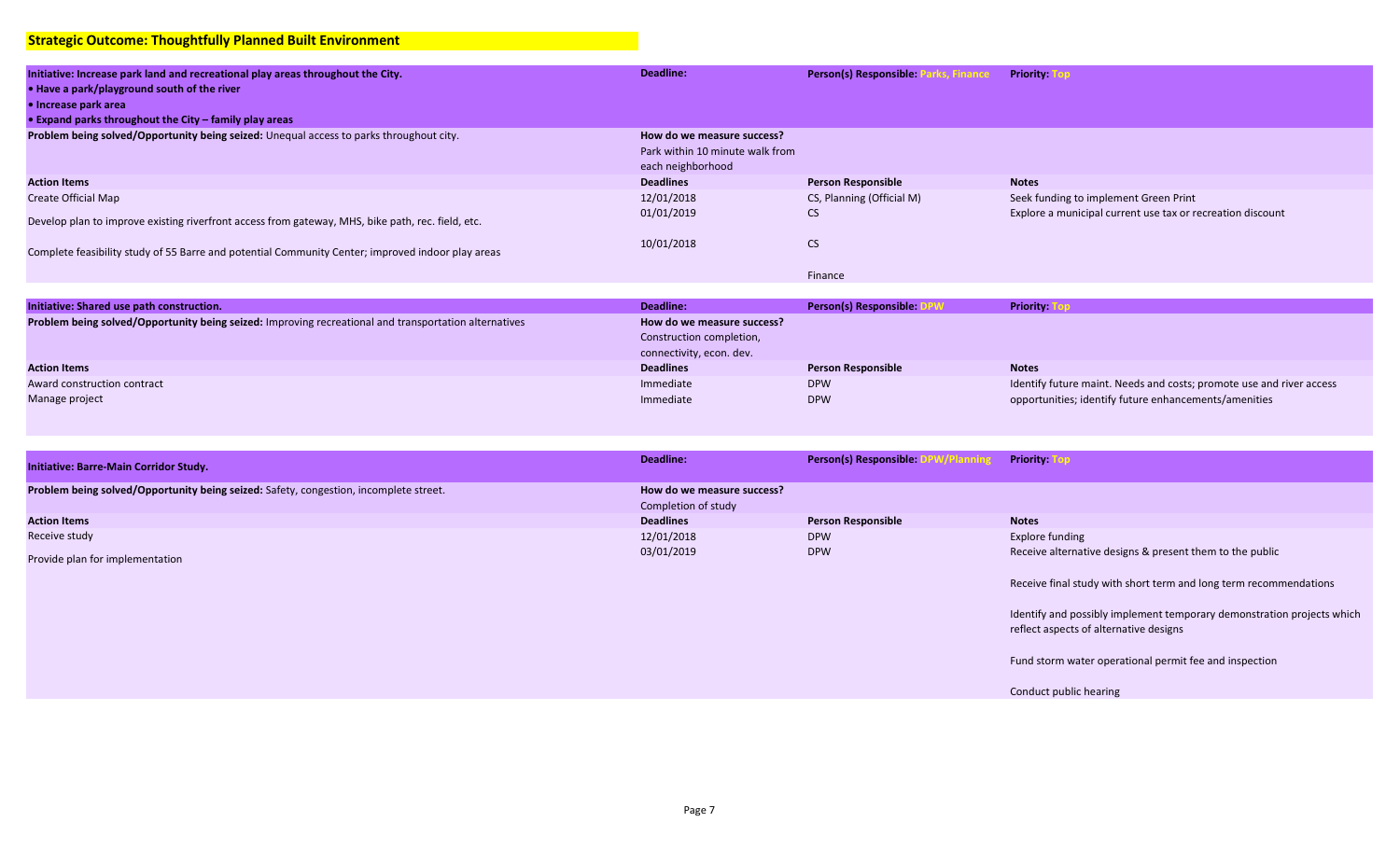### Strategic Outcome: Thoughtfully Planned Built Environment

|                                                                                                                              | Deadline:                  | <b>Person(s) Responsible:</b>         | Priority:    |
|------------------------------------------------------------------------------------------------------------------------------|----------------------------|---------------------------------------|--------------|
| <b>Initiative: 1 Taylor Street.</b>                                                                                          |                            | <b>Office, Finance, DPW, Planning</b> |              |
|                                                                                                                              |                            |                                       |              |
| Problem being solved/Opportunity being seized: Lack of transportation hub, insufficient housing, multi-use path connectivity | How do we measure success? |                                       |              |
|                                                                                                                              | Construction, completion,  |                                       |              |
|                                                                                                                              | housing, connectivity      |                                       |              |
| <b>Action Items</b>                                                                                                          | <b>Deadlines</b>           | <b>Person Responsible</b>             | <b>Notes</b> |
| Construction                                                                                                                 | 08/01/2018                 |                                       |              |
| Develop and fund maintenance plan                                                                                            | 04/01/2019                 |                                       |              |
| Provide for future rail integration                                                                                          | 08/01/2018                 |                                       |              |

| Initiative: Address short- and long-term parking strategies.                                                                                                           | Deadline:                                                  | Person(s) Responsible:<br><b>Office, MPD, Planning</b> | <b>Priority: Top</b>                           |
|------------------------------------------------------------------------------------------------------------------------------------------------------------------------|------------------------------------------------------------|--------------------------------------------------------|------------------------------------------------|
| Problem being solved/Opportunity being seized: Loss of parking during construction, lack of sufficient and strategically located How do we measure success?<br>parking | Creating alternate parking<br>opportunities, 85% occupancy |                                                        |                                                |
| <b>Action Items</b>                                                                                                                                                    | <b>Deadlines</b>                                           | <b>Person Responsible</b>                              | <b>Notes</b>                                   |
| Balance demand and supply management                                                                                                                                   | 10/01/2018                                                 |                                                        | Partner with State                             |
| Find places for public and employees to park                                                                                                                           | 10/01/2018                                                 |                                                        | Consider shuttles, remote parking areas        |
| Short term city staff parking incentive                                                                                                                                | 01/01/2019                                                 |                                                        | Public education on alternative transportation |
|                                                                                                                                                                        |                                                            |                                                        | Seeking alternative transportation             |
|                                                                                                                                                                        |                                                            |                                                        | Explore reverse angle parking                  |
|                                                                                                                                                                        |                                                            |                                                        | Explore incentives for alt. transp. use        |

| Initiative: Capitol Plaza parking garage decision.                                                               | Deadline:                  | Person(s) Responsible:    | <b>Priority:</b>    |
|------------------------------------------------------------------------------------------------------------------|----------------------------|---------------------------|---------------------|
| Problem being solved/Opportunity being seized: Lack of parking, opportunity to add garage, facilitate econ. dev. | How do we measure success? |                           |                     |
|                                                                                                                  | Decision made              |                           |                     |
| <b>Action Items</b>                                                                                              | <b>Deadlines</b>           | <b>Person Responsible</b> | <b>Notes</b>        |
| Make recommendation to Council                                                                                   | 08/22/2018                 | City Manager              | Consider appearance |
| Funding pro forma                                                                                                | 09/11/2018                 | City Manager/Finance      |                     |
| Make decision                                                                                                    | 09/11/2018                 | Council                   |                     |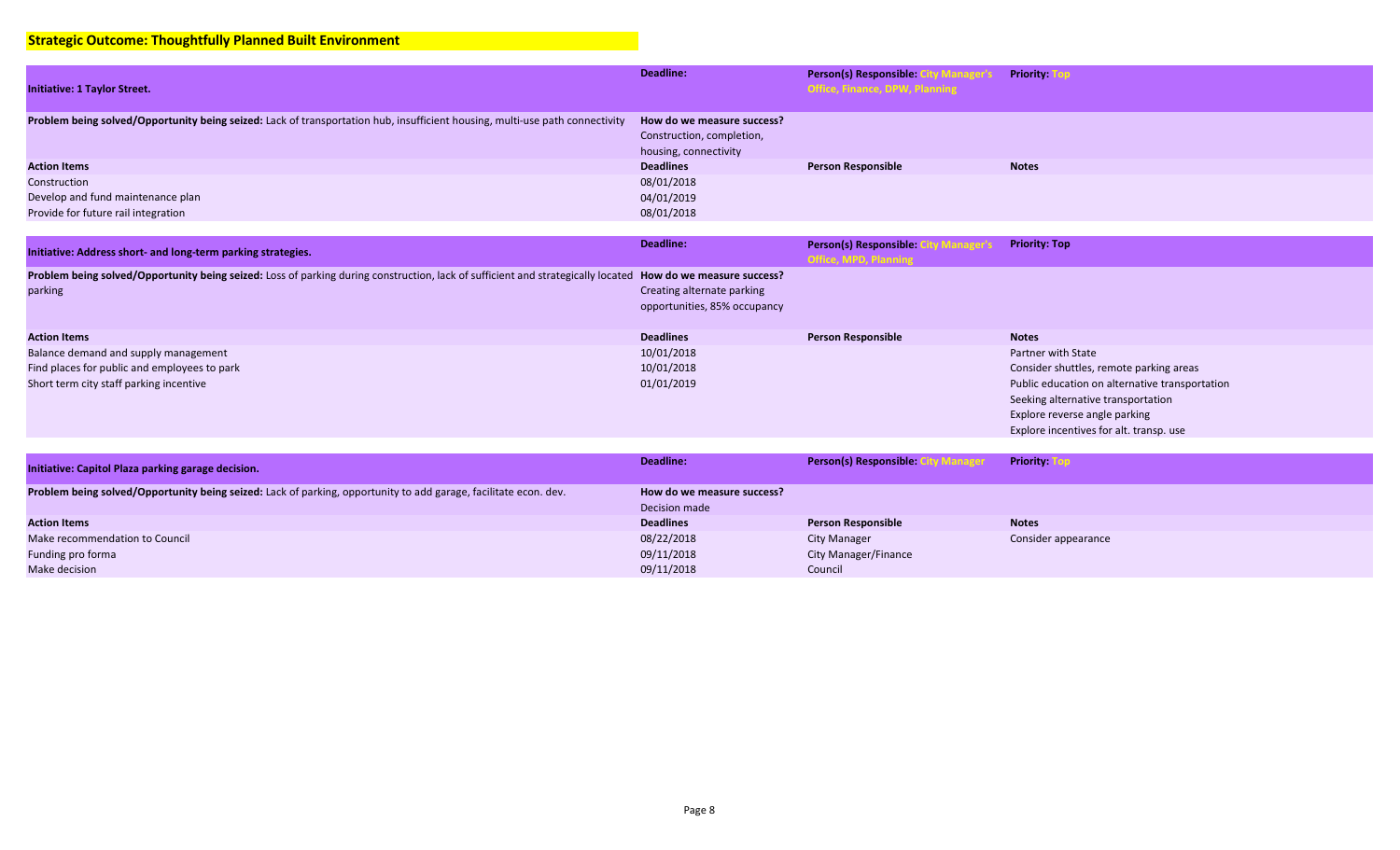# **Strategic Outcome: Housing**

| Initiative: Develop a strategy to address housing shortage and ensure housing for all incomes and<br>stages of life. | Deadline:                                                             | Person(s)<br><b>Responsible:</b><br>Planning | <b>Priority: Top</b>                                                              |
|----------------------------------------------------------------------------------------------------------------------|-----------------------------------------------------------------------|----------------------------------------------|-----------------------------------------------------------------------------------|
| <b>Problem being solved/Opportunity being seized: Housing shortage/insecurity</b>                                    | How do we measure success?<br>150 new housing units for all<br>ranges |                                              |                                                                                   |
| <b>Action Items</b>                                                                                                  | <b>Deadlines</b>                                                      | Person Responsible Notes                     |                                                                                   |
| Complete housing strategy for Master Plan                                                                            | 03/01/2019                                                            | Planning                                     |                                                                                   |
| Partner with developers; use TIF and other options to spark housing projects                                         | On-going                                                              | City Manager/MDC                             |                                                                                   |
| Improve rental prop. quality through voluntary inspection program                                                    | 02/01/2019                                                            | Planning                                     |                                                                                   |
| Consider buying land to provide housing options                                                                      | 03/01/2019                                                            |                                              | Use Montp. Foundation and others to solicit bequests of property when appropriate |
| Include Smart Growth policies in Master Plan                                                                         | 03/01/2019                                                            | Planning                                     | Consider multi-fam dwelling conversions through tax incentives                    |
|                                                                                                                      |                                                                       |                                              | Explore landlord incentives                                                       |
|                                                                                                                      |                                                                       |                                              | Focus efforts on downtown and repurposing existing residential buildings          |
|                                                                                                                      |                                                                       |                                              |                                                                                   |
|                                                                                                                      | <b>Deadline:</b>                                                      | Person(s)                                    | <b>Priority: High</b>                                                             |
| Initiative: Work with property owner to create a plan for housing in Sabin's Pasture                                 |                                                                       | <b>Responsible: City</b>                     |                                                                                   |
|                                                                                                                      |                                                                       | <b>Manager, Planning</b>                     |                                                                                   |
| Problem being solved/Opportunity being seized:                                                                       | How do we measure success?                                            |                                              |                                                                                   |
| <b>Action Items</b>                                                                                                  | <b>Deadlines</b>                                                      | <b>Person Responsible Notes</b>              |                                                                                   |
| <b>Consider the following tools:</b>                                                                                 |                                                                       |                                              |                                                                                   |

Support mixed use, including commercial if needed, to incentivize development Immediate Immediate<br>Subsidize infrastructure support through TIF Subsidize infrastructure support through TIF September 2<br>
Consider purchasing Sabins for housing and open space<br>
06/01/2018 Consider purchasing Sabins for housing and open space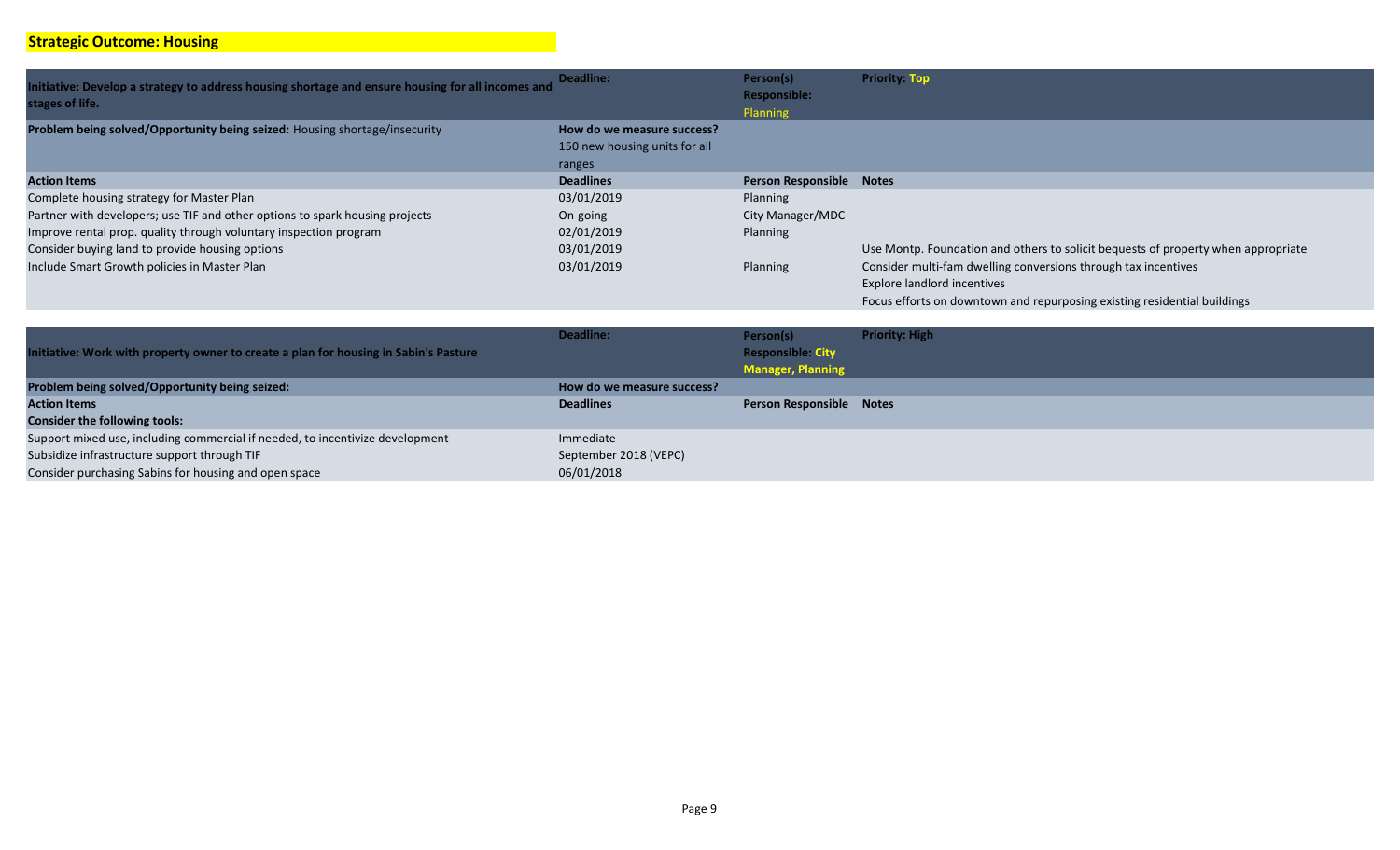#### **Strategic Outcome: Public Health and Safety**

|                                                                                                                    | <b>Deadline:</b>           | Person(s)                | <b>Priority:</b>                                      |
|--------------------------------------------------------------------------------------------------------------------|----------------------------|--------------------------|-------------------------------------------------------|
| Initiative: Proactively address drug issues.                                                                       |                            | Responsible:             |                                                       |
|                                                                                                                    |                            |                          |                                                       |
| Problem being solved/Opportunity being seized: Drug addiction, crime, domestic violence, negative community impact | How do we measure success? |                          |                                                       |
| <b>Action Items</b>                                                                                                | <b>Deadlines</b>           | Person Responsible Notes |                                                       |
| Develop substance abuse prevention efforts and parenting networks in collaboration with Montpelier Schools         | 01/01/2019                 | CS                       |                                                       |
| Seek funding to expand COSA model to work with DCF families                                                        | 02/01/2019                 | <b>CJC</b>               |                                                       |
| Prepare a written profile of community drug use profile, families in need, income demographics                     | 11/01/2018                 | <b>City Manager</b>      |                                                       |
| Publicize information on resources available/public events                                                         | 09/01/2018                 | <b>City Manager</b>      |                                                       |
|                                                                                                                    |                            |                          |                                                       |
|                                                                                                                    | Deadline:                  | Person(s)                | <b>Priority:</b>                                      |
| Initiative: Develop a policy and strategy for implementing body-worn cameras in Montpelier Police Department.      |                            | <b>Responsible:</b>      |                                                       |
|                                                                                                                    |                            |                          |                                                       |
| Problem being solved/Opportunity being seized:                                                                     | How do we measure success? |                          |                                                       |
| <b>Action Items</b>                                                                                                | <b>Deadlines</b>           | Person Responsible Notes |                                                       |
| Draft policy                                                                                                       | 10/01/2018                 | <b>PD</b>                | Identify funding needed                               |
|                                                                                                                    |                            | Finance/PD/Tech          | Storage - how long, where, privacy, destruction, etc. |